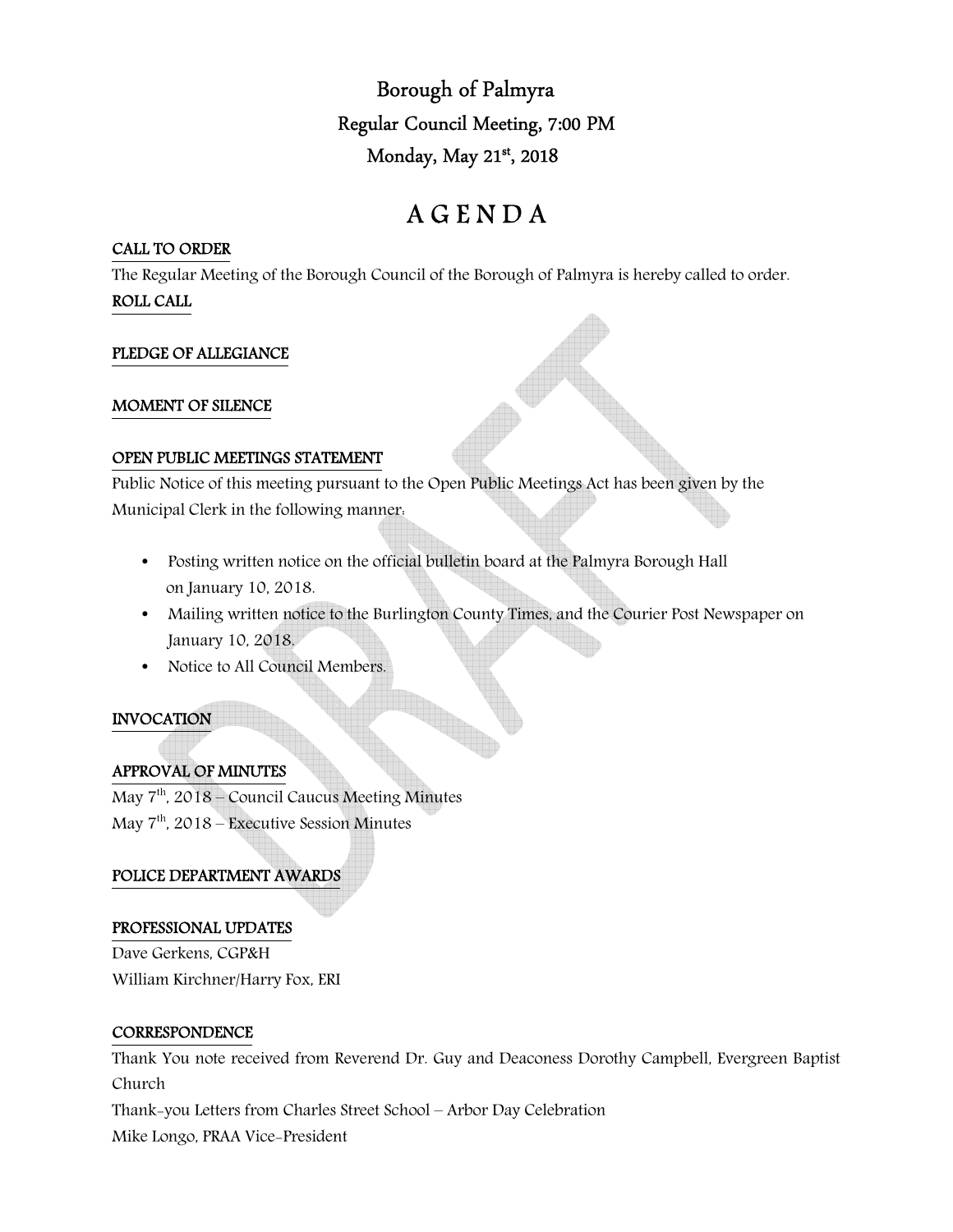Thank You Note received from Brian McBride

# PROCLAMATION

Supporting the Click It or Ticket Mobilization

## PUBLIC PORTION

This public portion is for discussion on professional updates, resolutions and ordinances listed on the agenda. Please sign in at the podium, state your name and address for the record. Council will give all comments appropriate consideration. Each citizen will be allotted up to five (5) minutes to speak, in order to allow everyone an opportunity to ask questions and express their opinions or concerns. Please direct all comments to the Mayor. Each citizen may only speak once during each public portion.

# ORDINANCE ON FIRST READING (Public Hearing to be held June  $18<sup>th</sup>$ , 2018).

Ordinance 2018-08, An Ordinance of the Borough of Palmyra, County Of Burlington, State Of New Jersey Banning The Sale of Dogs and Cats from Pet Shops.

#### ORDINANCES ON SECOND READING (Public Hearing)

Ordinance 2018-04, An Ordinance of the Borough of Palmyra, Amending Chapter 70, Alcoholic Beverages – Hours of Operation, of the code of the Borough of Palmyra

Ordinance 2018-05, An Ordinance of the Borough of Palmyra Amending Chapter 121 of the Borough of Palmyra Code captioned "Fire Safety"

Ordinance 2018-06, An Ordinance of the Borough of Palmyra Amending Chapter 95 of the Borough of Palmyra Code captioned "Construction Codes, Uniform"

Ordinance 2018-07, An Ordinance Appropriating the sum of \$31,300.00 now available from the Capital Improvement Fund, of the Borough of Palmyra, for the purchase of outdoor displays, holiday & general decorations, public events/recreation furniture/equipment and for equipment for the Fire Department

#### RESOLUTIONS Consent Agenda

Resolution 2018-131 and Resolution 2018-137 to Resolution 2018-148 will be enacted as a single motion, if any resolution needs additional discussion it will be removed from the consent agenda and voted on separately.

Resolution 2018-131, Resolution Authorizing the Purchase of a New Phone System, Which is a Capital Improvement Exceeding \$15,000.00 from AV Business Communication Systems per their Proposal Dated April 18<sup>th</sup>, 2018

Resolution 2018-137, Resolution Requesting Insertion Approval of item of Revenue and Appropriation N.J.S.A. 40A:-4-87 (Chapter 159) PSE&G Sustainable Jersey Grants Program for \$2,000.00.

Resolution 2018-138, Resolution to Establish the Borough of Palmyra Green Team as an Official Borough Council Committee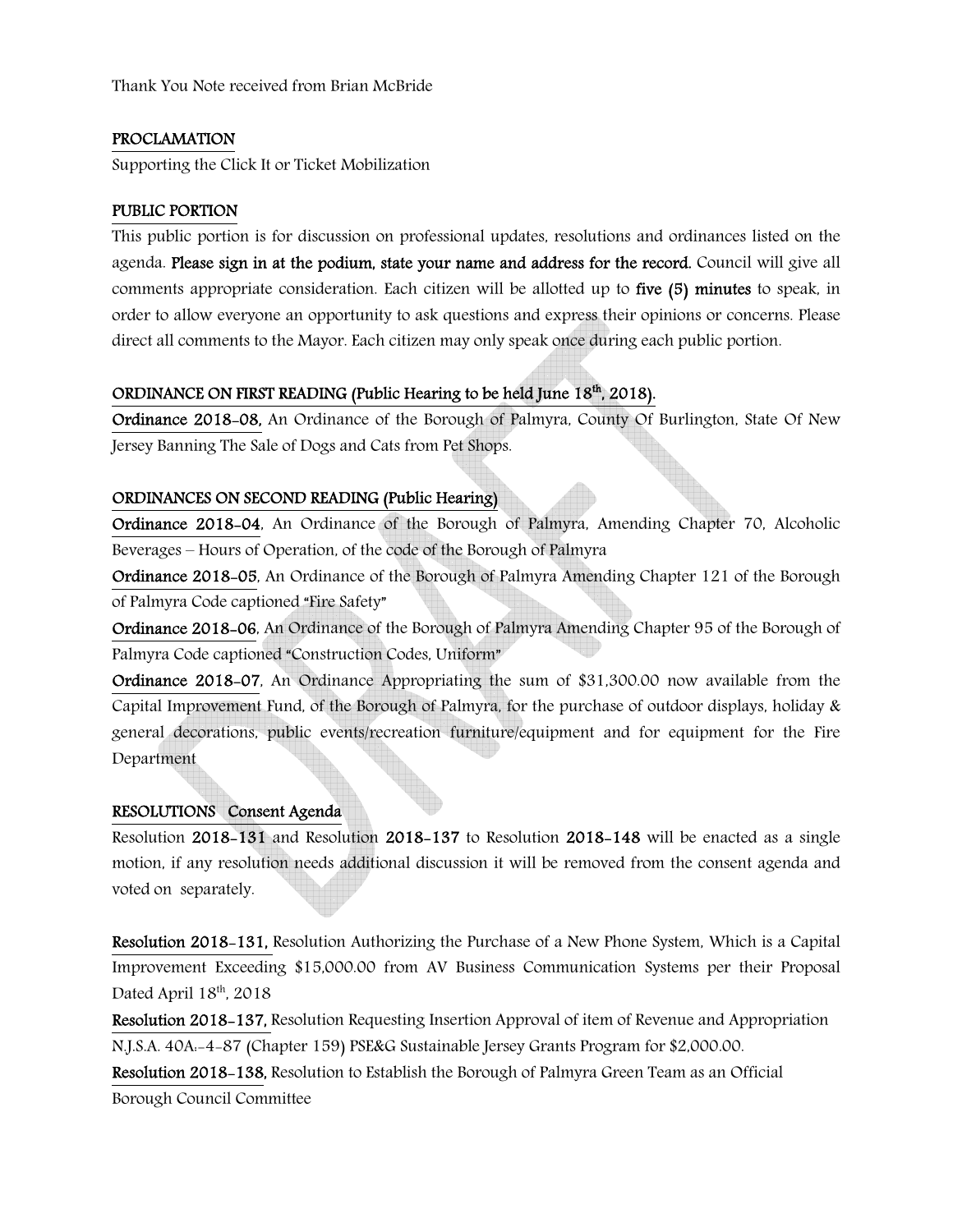Resolution 2018-139, Resolution Approving Mark Bankowski as a Member of the Junior Firefighters Auxiliary to the Palmyra Fire Department

Resolution 2018-140, Resolution Approving James Fries, Jr. as a Member of the Junior Firefighters Auxiliary to the Palmyra Fire Department

Resolution 2018-141, Resolution Authorizing CGPH to Prepare the Outdoor Dining Ordinance per their proposal of May  $15<sup>th</sup>$ , 2018 in an amount not to exceed \$6,000.00

Resolution 2018-142, Resolution Authorizing the Funding of the Borough of Palmyra's Share of the MACCS Contract Administrator Agreement with AVR Resource Group, Inc.

Resolution 2018-143, Resolution Awarding a non-fair and open contract to Hertrich Fleet Services, Inc. in the amount of \$25,880.60 for the Purchase of a 2018 Dodge Charger 4 Door Police RWD, further Award a Contract to Emergency Accessories Install under State Contract #81336 in the Amount of \$9,697.16 for the Upfit of said Vehicle with total purchase in the amount of \$35,577.76 which shall be financed thru Ford Motor Credit with 3 annual lease payments in the amount of \$12,864.15.which includes Financing Fees.

Resolution 2018-144, Resolution Awarding a Contract to Telesystems (formerly Line Systems) for voice services per their proposal dated April  $4<sup>th</sup>$ , 2018 in the Amount not to exceed \$1,429.11 per month for 36 months.

Resolution 2018-145, Resolution Appointing Brian Stovall to the Borough of Palmyra Police Department Effective May 21<sup>st</sup>, 2018 with an Annual Salary of \$37,643.74

Resolution 2018-146, Resolution Appointing Allan Burg as a SLEO II Officer for the Borough of Palmyra Police Department at the rate of \$16.38 per hour Effective May  $21^{st}$ , 2018

Resolution 2018-147, Resolution of the Borough of Palmyra Establishing the Annual Rates of Compensation and/or Hourly Rates Paid to Borough Employees

Resolution 2018-148, Resolution Authorizing the Payment of Bills for the Month of May 2018 In the Amount of \$1,787,431.21

# MOTION TO APPROVE TREASURERS REPORTS

• April 2018

# DISCUSSION ITEMS

# NEW Business

- Public Events
- 2017 Audit and Exit Conference Reports and Conference date no audit report findings noted
- Merit salary increases retroactive to 01/01/2018?
- Farmer's Market Furniture Resolution Required
- Outdoor dining/seating ordinance
- Donation requests.
	- 1. American Legion Post #156 Boys & Girls State \$600.00
	- 2. War Memorial Committee \$5000.00

# OLD Business

• Legion Field Improvement Project update